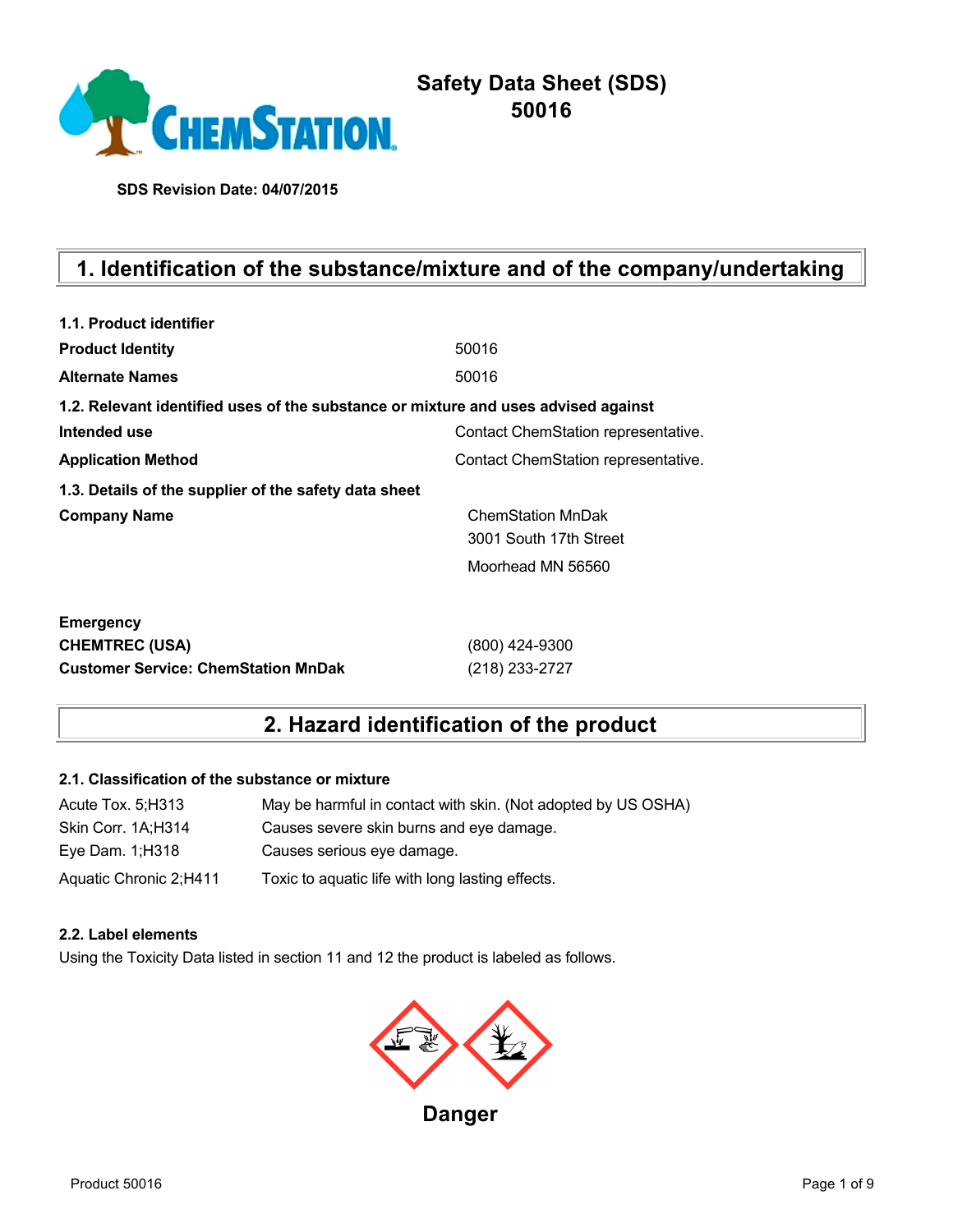H313 May be harmful in contact with skin.

H314 Causes severe skin burns and eye damage.

H318 Causes serious eye damage.

H411 Toxic to aquatic life with long lasting effects.

### **[Prevention]:**

P260 Do not breathe mist / vapors / spray.

P264 Wash thoroughly after handling.

P273 Avoid release to the environment.

P280 Wear protective gloves / eye protection / face protection.

#### **[Response]:**

P301+330+331 IF SWALLOWED: Rinse mouth. Do NOT induce vomiting.

P303+361+353 IF ON SKIN (or hair): Remove / Take off immediately all contaminated clothing. Rinse skin with water / shower.

P304+312 IF INHALED: Call a POISON CENTER or doctor / physician if you feel unwell.

P305+351+338 IF IN EYES: Rinse continuously with water for several minutes. Remove contact lenses if present and easy to do - continue rinsing.

P310 Immediately call a POISON CENTER or doctor / physician.

P340 Remove victim to fresh air and keep at rest in a position comfortable for breathing.

P363 Wash contaminated clothing before reuse.

P391 Collect spillage.

#### **[Storage]:**

P405 Store locked up.

### **[Disposal]:**

P501 Dispose of contents / container in accordance with local / national regulations.

## **3. Composition/information on ingredients**

This product contains the following substances that present a hazard within the meaning of the relevant State and Federal Hazardous Substances regulations.

| <b>Ingredient/Chemical Designations</b>                                              | Weight %     | <b>GHS Classification</b>                       | <b>Notes</b> |
|--------------------------------------------------------------------------------------|--------------|-------------------------------------------------|--------------|
| Sodium hydroxide<br><b>CAS Number:</b><br>0001310-73-2                               | 25 - 50      | <b>ISkin Corr. 1A:H314</b><br>Acute Tox. 4:H312 | [1][2]       |
| GLUCO-HEPTONIC ACID, MONOSODIUM SALT, (2.XI.)-<br><b>CAS Number:</b><br>0031138-65-5 | $  1.0 - 10$ | Skin Irrit. 2:H315<br><b>Eye Irrit. 2:H319</b>  | [1]          |

[1] Substance classified with a health or environmental hazard.

[2] Substance with a workplace exposure limit.

[3] PBT-substance or vPvB-substance.

\*The full texts of the phrases are shown in Section 16.

## **4. First aid measures**

### **4.1. Description of first aid measures**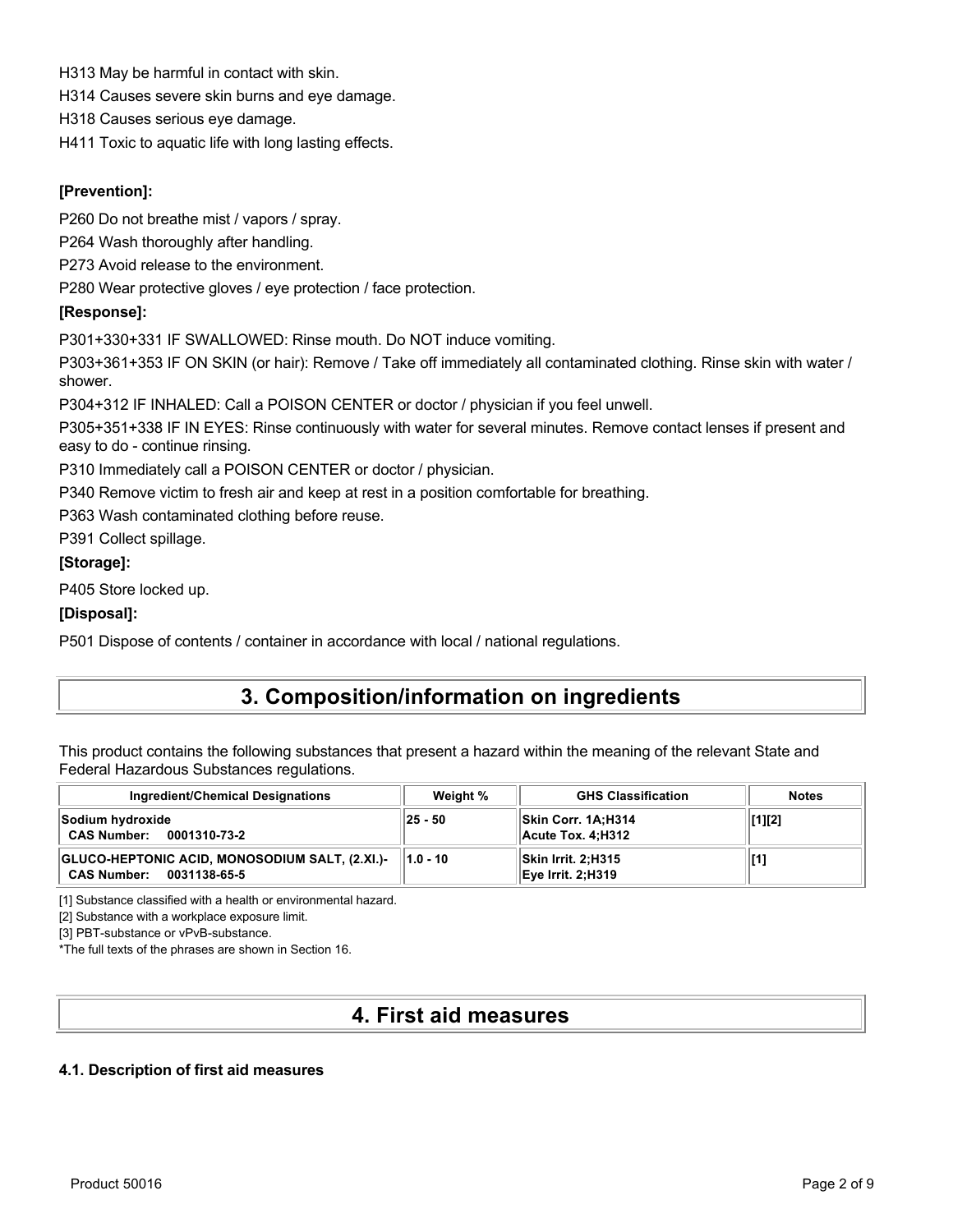| General           | Move victim to fresh air.<br>Call 911 or emergency medical service if deemed necessary.<br>Give artificial respiration if victim is not breathing.<br>Do not use mouth-to-mouth method if victim ingested or inhaled the substance; give artificial<br>respiration with the aid of a pocket mask equipped with a one-way valve or other proper<br>respiratory medical device.<br>Administer oxygen if breathing is difficult.<br>Remove and isolate contaminated clothing and shoes.<br>In case of contact with substance, immediately flush skin or eyes with running water for at<br>least 20 minutes.<br>For minor skin contact, avoid spreading material on unaffected skin.<br>Keep victim warm and quiet.<br>Effects of exposure (inhalation, ingestion or skin contact) to substance may be delayed.<br>Ensure that medical personnel are aware of the material(s) involved and take precautions to<br>protect themselves. |
|-------------------|-----------------------------------------------------------------------------------------------------------------------------------------------------------------------------------------------------------------------------------------------------------------------------------------------------------------------------------------------------------------------------------------------------------------------------------------------------------------------------------------------------------------------------------------------------------------------------------------------------------------------------------------------------------------------------------------------------------------------------------------------------------------------------------------------------------------------------------------------------------------------------------------------------------------------------------|
| <b>Inhalation</b> | Move victim to fresh air. Call emergency medical care. Apply artificial respiration if victim is<br>not breathing. Do not use mouth-to-mouth method if victim ingested or inhaled the<br>substance; induce artificial respiration with the aid of a pocket mask equipped with a one-way<br>valve or other proper respiratory medical device. Administer oxygen if breathing is difficult.                                                                                                                                                                                                                                                                                                                                                                                                                                                                                                                                         |
| <b>Eyes</b>       | Irrigate copiously with clean water for at least 15 minutes, holding the eyelids apart and seek<br>medical attention.                                                                                                                                                                                                                                                                                                                                                                                                                                                                                                                                                                                                                                                                                                                                                                                                             |
| <b>Skin</b>       | Remove contaminated clothing. Wash skin thoroughly with soap and water or use a<br>recognized skin cleanser.                                                                                                                                                                                                                                                                                                                                                                                                                                                                                                                                                                                                                                                                                                                                                                                                                      |
| Ingestion         | If swallowed obtain immediate medical attention. Keep at rest. Do NOT induce vomiting.                                                                                                                                                                                                                                                                                                                                                                                                                                                                                                                                                                                                                                                                                                                                                                                                                                            |
|                   | 4.2. Most important symptoms and effects, both acute and delayed                                                                                                                                                                                                                                                                                                                                                                                                                                                                                                                                                                                                                                                                                                                                                                                                                                                                  |
| <b>Overview</b>   | Effects of exposure (inhalation, ingestion or skin contact) to substance may be delayed. See<br>section 2 for further details.                                                                                                                                                                                                                                                                                                                                                                                                                                                                                                                                                                                                                                                                                                                                                                                                    |
| <b>Eyes</b>       | Causes serious eye damage.                                                                                                                                                                                                                                                                                                                                                                                                                                                                                                                                                                                                                                                                                                                                                                                                                                                                                                        |
| <b>Skin</b>       | May be harmful in contact with skin. (Not adopted by US OSHA) Causes severe skin burns<br>and eye damage.                                                                                                                                                                                                                                                                                                                                                                                                                                                                                                                                                                                                                                                                                                                                                                                                                         |

# **5. Fire-fighting measures**

### **5.1. Extinguishing media**

Recommended extinguishing media; alcohol resistant foam, CO<sub>2</sub>, powder, water spray. Do not use; water jet.

## **5.2. Special hazards arising from the substance or mixture**

Hazardous decomposition: Hydrogen chloride and chlorine. Chlorine gas rate of decomposition increases with the concentration with temperatures above 85 degrees F (30C).

Do not breathe mist / vapors / spray.

### **5.3. Advice for fire-fighters**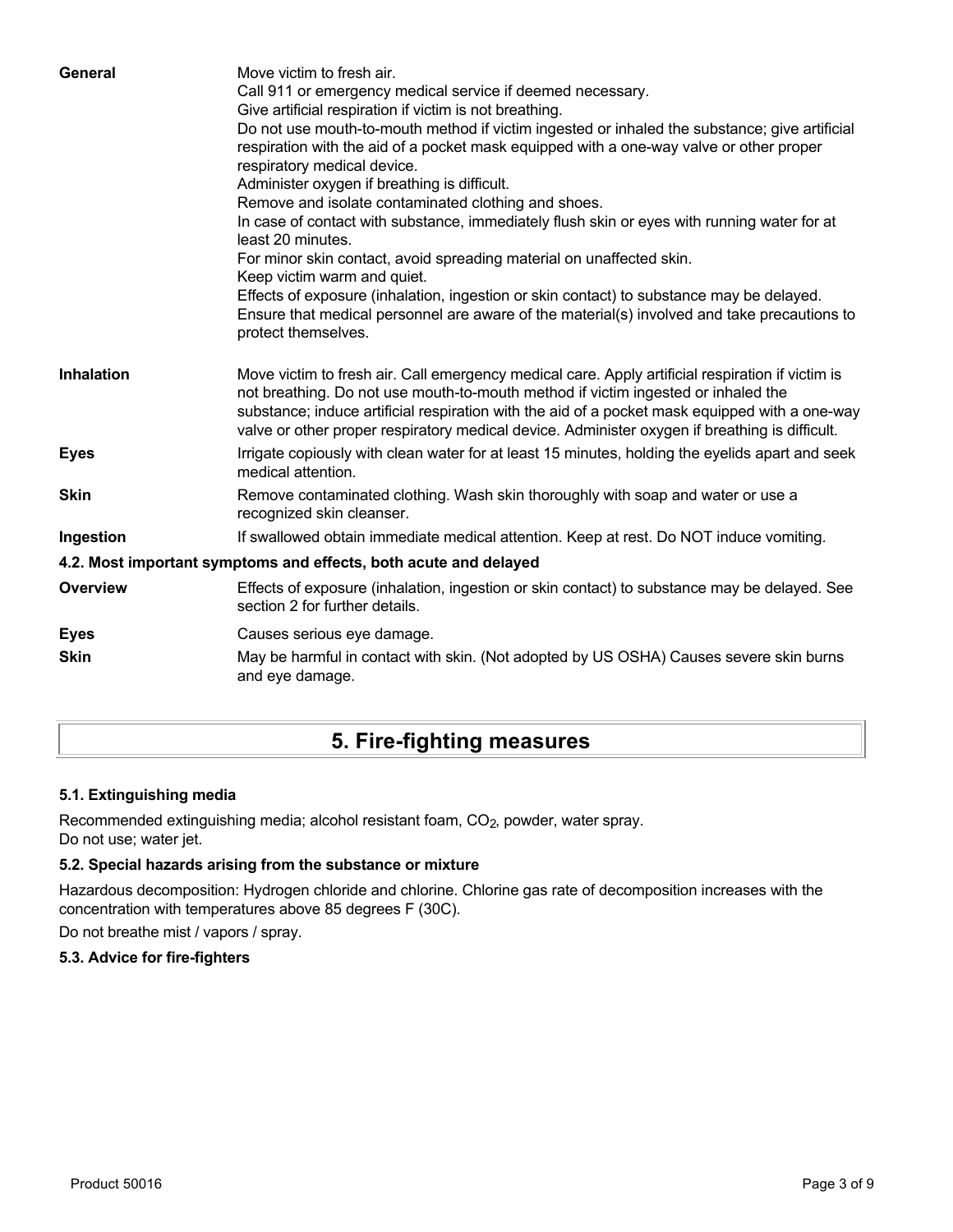Wear positive pressure self-contained breathing apparatus (SCBA).

Wear chemical protective clothing that is specifically recommended by the manufacturer. It may provide little or no thermal protection.

Non-combustible, substance itself does not burn but may decompose upon heating to produce corrosive and/or toxic fumes.

Some are oxidizers and may ignite combustibles (wood, paper, oil, clothing, etc.).

Contact with metals may evolve flammable hydrogen gas.

Containers may explode when heated.

**TOXIC**; inhalation, ingestion or skin contact with material may cause severe injury or death.

Contact with molten substance may cause severe burns to skin and eyes.

Avoid any skin contact.

Effects of contact or inhalation may be delayed.

Fire may produce irritating, corrosive and/or toxic gases.

Runoff from fire control or dilution water may be corrosive and/or toxic and cause pollution.

**ERG Guide No.** 154

## **6. Accidental release measures**

#### **6.1. Personal precautions, protective equipment and emergency procedures**

ELIMINATE all ignition sources (no smoking, flares, sparks or flames in immediate area).

Do not touch damaged containers or spilled material unless wearing appropriate protective clothing.

Stop leak if you can do it without risk.

Prevent entry into waterways, sewers, basements or confined areas.

Absorb or cover with dry earth, sand or other non-combustible material and transfer to containers.

DO NOT GET WATER INSIDE CONTAINERS.

#### **6.2. Environmental precautions**

Do not allow spills to enter drains or waterways.

Use good personal hygiene practices. Wash hands before eating, drinking, smoking or using toilet. Promptly remove soiled clothing and wash thoroughly before reuse.

#### **6.3. Methods and material for containment and cleaning up**

Keep unauthorized personnel away. Stay upwind. Keep out of low areas. Ventilate enclosed areas.

## **7. Handling and storage**

#### **7.1. Precautions for safe handling**

See section 2 for further details. - [Prevention]:

#### **7.2. Conditions for safe storage, including any incompatibilities**

Handle containers carefully to prevent damage and spillage.

Incompatible materials: Any acidic material, ammonia, urea, oxidizable materials and metals such as nickel, copper, tin, aluminum and iron.

See section 2 for further details. - [Storage]:

#### **7.3. Specific end use(s)**

#### No data available.

**8. Exposure controls and personal protection**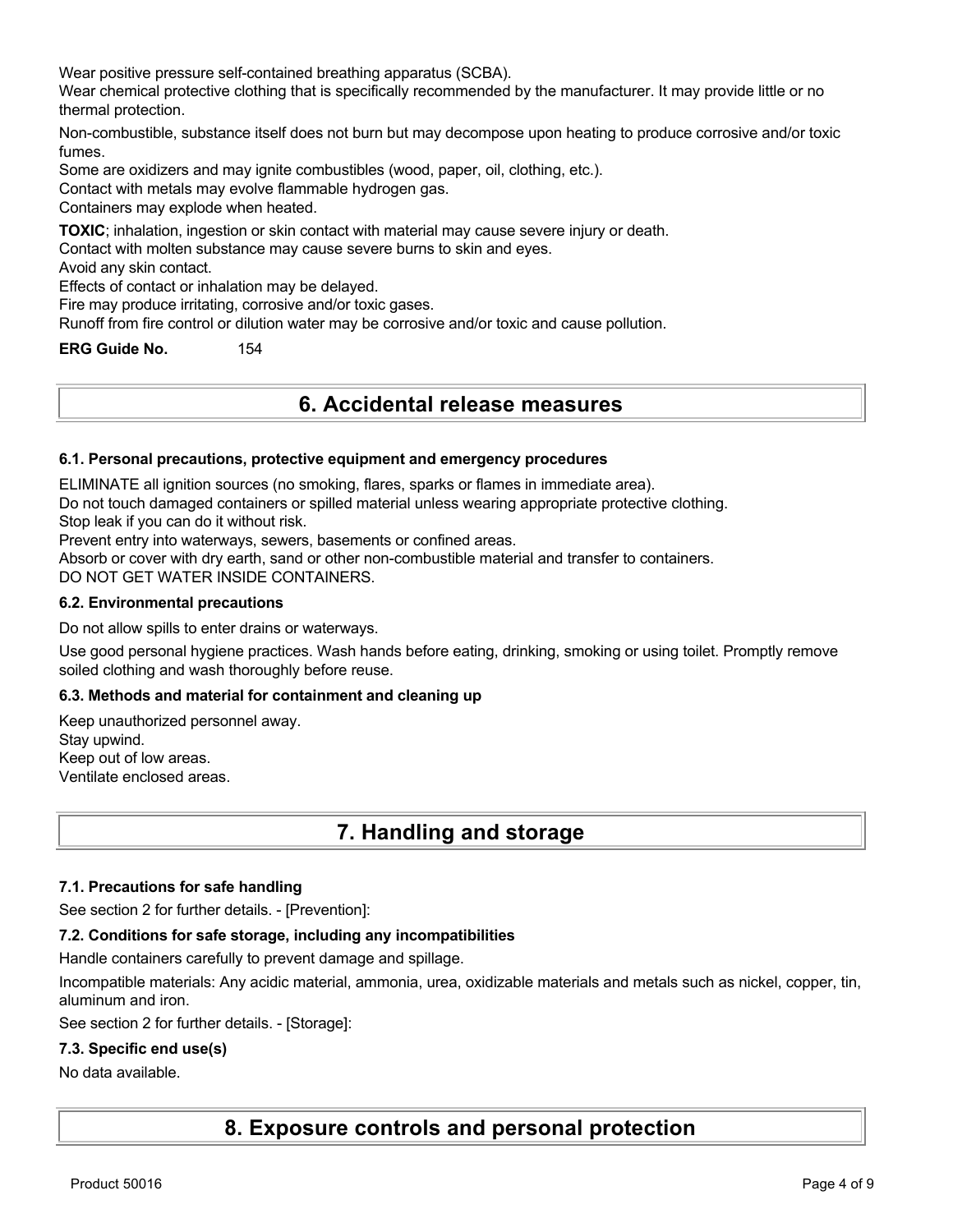#### **8.1. Control parameters**

| <b>CAS No.</b>            | Ingredient           | <b>Source</b>        | Value                |
|---------------------------|----------------------|----------------------|----------------------|
| 0001310-73-2              | Sodium hydroxide     | <b>OSHA</b>          | TWA 2 mg/m3          |
|                           |                      | ACGIH                | Ceiling: 2 mg/m3     |
|                           |                      | <b>NIOSH</b>         | $ C 2$ mg/m3         |
|                           |                      | Supplier             | No Established Limit |
| 0031138-65-5              | GLUCO-HEPTONIC ACID, | <b>OSHA</b>          | No Established Limit |
| MONOSODIUM SALT, (2.XI.)- | <b>ACGIH</b>         | No Established Limit |                      |
|                           |                      | <b>NIOSH</b>         | No Established Limit |
|                           |                      | Supplier             | No Established Limit |

#### **Exposure**

#### **Carcinogen Data**

| CAS No.      | Ingredient                  | Source      | Value                                                              |
|--------------|-----------------------------|-------------|--------------------------------------------------------------------|
| 0001310-73-2 | Sodium hydroxide            | <b>OSHA</b> | Select Carcinogen: No                                              |
|              |                             | <b>NTP</b>  | Known: No: Suspected: No                                           |
|              |                             | <b>IARC</b> | Group 1: No; Group 2a: No; Group 2b: No; Group 3: No; Group 4: No; |
| 0031138-65-5 | <b>GLUCO-HEPTONIC ACID,</b> | <b>OSHA</b> | Select Carcinogen: No                                              |
|              | MONOSODIUM SALT, (2.XI.)-   | <b>NTP</b>  | Known: No: Suspected: No                                           |
|              |                             | <b>IARC</b> | Group 1: No; Group 2a: No; Group 2b: No; Group 3: No; Group 4: No; |

#### **8.2. Exposure controls**

**Respiratory** Use NIOSH/MSHA approved respirator, following manufacturer's recommendations when concentrations exceed permissible exposure limits.

- **Eyes** Wear safety glasses with side shields to protect the eyes. An eye wash station is suggested as a good workplace practice.
- **Skin** Chemical resistant clothing such as coveralls/apron boots should be worn. Chemical Impervious Gloves
- **Engineering Controls** Provide adequate ventilation. Where reasonably practicable this should be achieved by the use of local exhaust ventilation and good general extraction. If these are not sufficient to maintain concentrations of particulates and any vapor below occupational exposure limits suitable respiratory protection must be worn.

#### **Other Work Practices** Use good personal hygiene practices. Wash hands before eating, drinking, smoking or using toilet. Promptly remove soiled clothing and wash thoroughly before reuse.

See section 2 for further details. - [Prevention]:

## **9. Physical and chemical properties**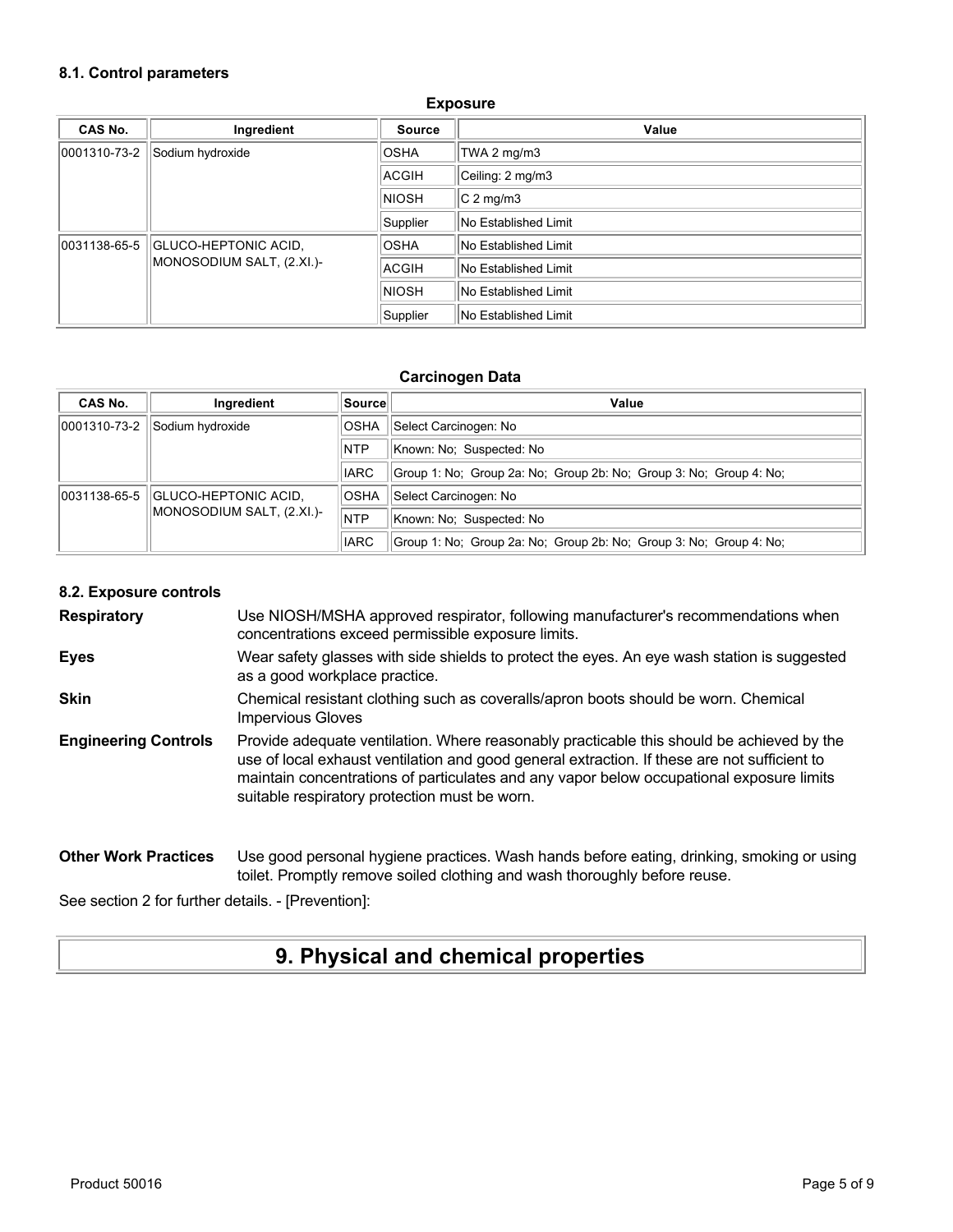| Appearance                                         | Clear, Amber Thick Liquid                  |
|----------------------------------------------------|--------------------------------------------|
| Odor                                               | Mild                                       |
| <b>Odor threshold</b>                              | Not Measured                               |
| рH                                                 | $13.7 - 14.0$                              |
| Melting point / freezing point                     | Not Measured                               |
| Initial boiling point and boiling range            | 212 deg F                                  |
| <b>Flash Point</b>                                 | >200 degrees F PMCC (non-flammable)        |
| Evaporation rate (Ether = 1)                       | 0.33                                       |
| <b>Flammability (solid, gas)</b>                   | Not Applicable                             |
| Upper/lower flammability or explosive<br>limits    | Lower Explosive Limit: Not Measured        |
|                                                    | <b>Upper Explosive Limit: Not Measured</b> |
| Vapor pressure (Pa)                                | Not Determined                             |
| <b>Vapor Density</b>                               | Not Determined                             |
|                                                    |                                            |
| <b>Specific Gravity</b>                            | 1.505 - 1.515                              |
| <b>Solubility in Water</b>                         | Not Measured                               |
| Partition coefficient n-octanol/water (Log<br>Kow) | Not Measured                               |
| <b>Auto-ignition temperature</b>                   | Not Measured                               |
| <b>Decomposition temperature</b>                   | Not Measured                               |
| <b>Viscosity (cSt)</b>                             | Not Measured                               |
| Foaming                                            | Moderate                                   |
| 9.2. Other information                             |                                            |

# **10. Stability and reactivity**

#### **10.1. Reactivity**

Hazardous Polymerization will not occur.

#### **10.2. Chemical stability**

Self-accelerating decompositon, with oxygen release, at temperatures above 122F(50C).

#### **10.3. Possibility of hazardous reactions**

No data available.

### **10.4. Conditions to avoid**

No data available.

#### **10.5. Incompatible materials**

Any acidic material, ammonia, urea, oxidizable materials and metals such as nickel, copper, tin, aluminum and iron.

### **10.6. Hazardous decomposition products**

Hydrogen chloride and chlorine. Chlorine gas rate of decomposition increases with the concentration with temperatures above 85 degrees F (30C).

## **11. Toxicological information**

### **Acute toxicity**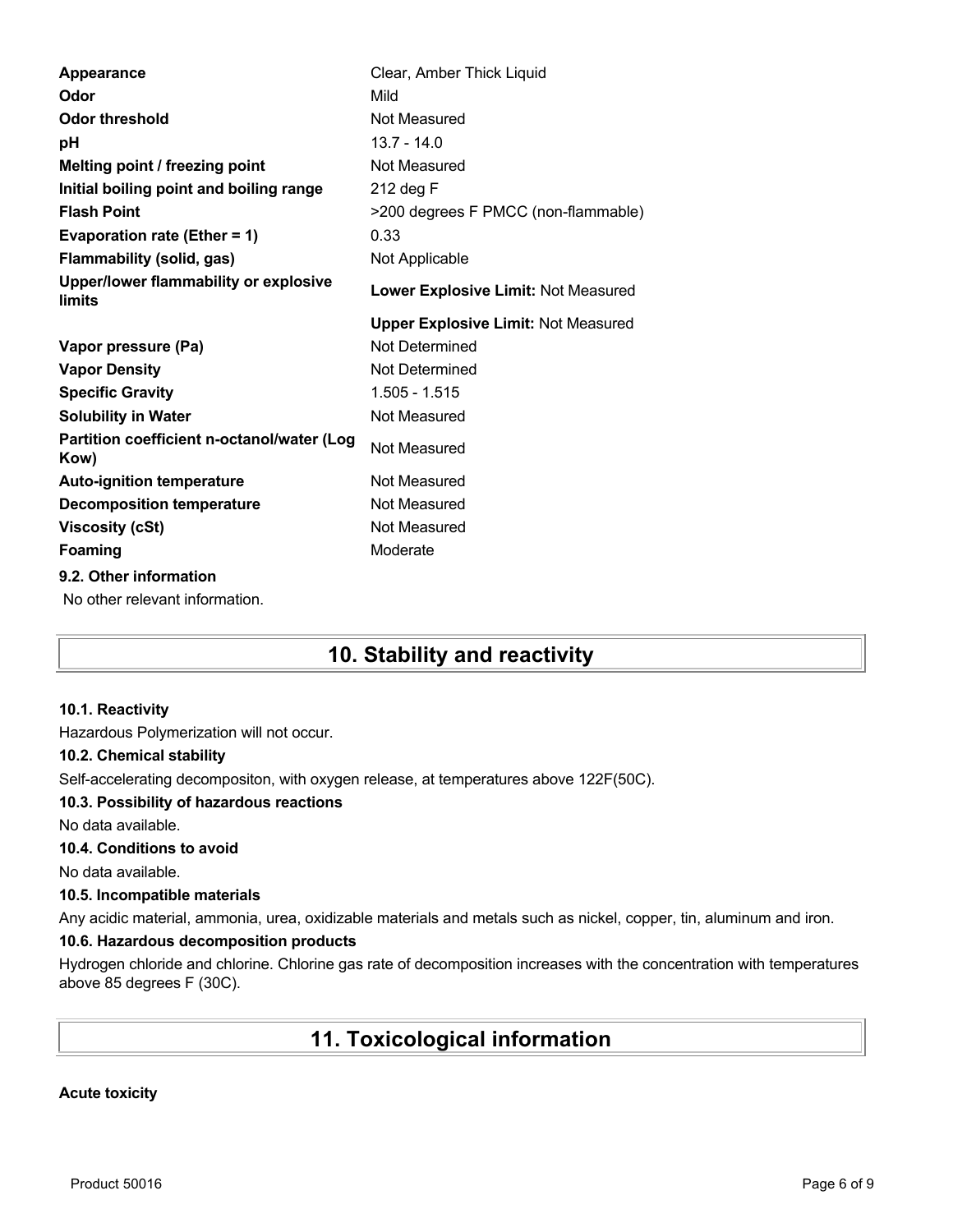| Ingredient                                                         | Oral LD50,<br>mg/kg                  | Skin LD50,<br>mg/kg                  | <b>Inhalation</b><br>Vapor LD50,<br>mg/L/4hr | <b>Inhalation</b><br>Dust/Mist LD50.<br>mg/L/4hr | <b>Inhalation</b><br>Gas LD50,<br>ppm |
|--------------------------------------------------------------------|--------------------------------------|--------------------------------------|----------------------------------------------|--------------------------------------------------|---------------------------------------|
| Sodium hydroxide - (1310-73-2)                                     | 6,600.00,<br>Mouse -<br>Category: NA | 1,350.00,<br>Rabbit -<br>Category: 4 | 600.00, Mouse<br>- Category: NA              | INo data availablel                              | No data<br>available                  |
| GLUCO-HEPTONIC ACID, MONOSODIUM SALT,<br>$ (2.XL) - (31138-65-5) $ | No data<br>available                 | No data<br>available                 | No data<br>available                         | No data availablel                               | No data<br>available                  |

Note: When no route specific LD50 data is available for an acute toxin, the converted acute toxicity point estimate was used in the calculation of the product's ATE (Acute Toxicity Estimate).

| <b>Classification</b>         | Category | <b>Hazard Description</b>                                        |
|-------------------------------|----------|------------------------------------------------------------------|
| Acute toxicity (oral)         |          | Not Applicable                                                   |
| Acute toxicity (dermal)       | 5        | May be harmful in contact with skin. (Not adopted by<br>US OSHA) |
| Acute toxicity (inhalation)   |          | Not Applicable                                                   |
| Skin corrosion/irritation     | 1A       | Causes severe skin burns and eye damage.                         |
| Serious eye damage/irritation |          | Causes serious eye damage.                                       |
| Respiratory sensitization     |          | Not Applicable                                                   |
| Skin sensitization            |          | Not Applicable                                                   |
| Germ cell mutagenicity        |          | Not Applicable                                                   |
| Carcinogenicity               |          | Not Applicable                                                   |
| Reproductive toxicity         |          | Not Applicable                                                   |
| STOT-single exposure          |          | Not Applicable                                                   |
| STOT-repeated exposure        |          | Not Applicable                                                   |
| Aspiration hazard             |          | Not Applicable                                                   |

# **12. Ecological information**

### **12.1. Toxicity**

No additional information provided for this product. See Section 3 for chemical specific data. Toxic to aquatic life with long lasting effects.

### **Aquatic Ecotoxicity**

| Ingredient                                                       | 96 hr LC50 fish,<br>mq/l    | 48 hr EC50 crustacea,<br>mg/l | ErC50 algae,<br>mg/l |
|------------------------------------------------------------------|-----------------------------|-------------------------------|----------------------|
| Sodium hydroxide - (1310-73-2)                                   | 196.00, Poecilia reticulata | 40.38, Ceriodaphnia dubia     | Not Available        |
| GLUCO-HEPTONIC ACID, MONOSODIUM SALT,<br>(2.XI.)- - (31138-65-5) | Not Available               | Not Available                 | Not Available        |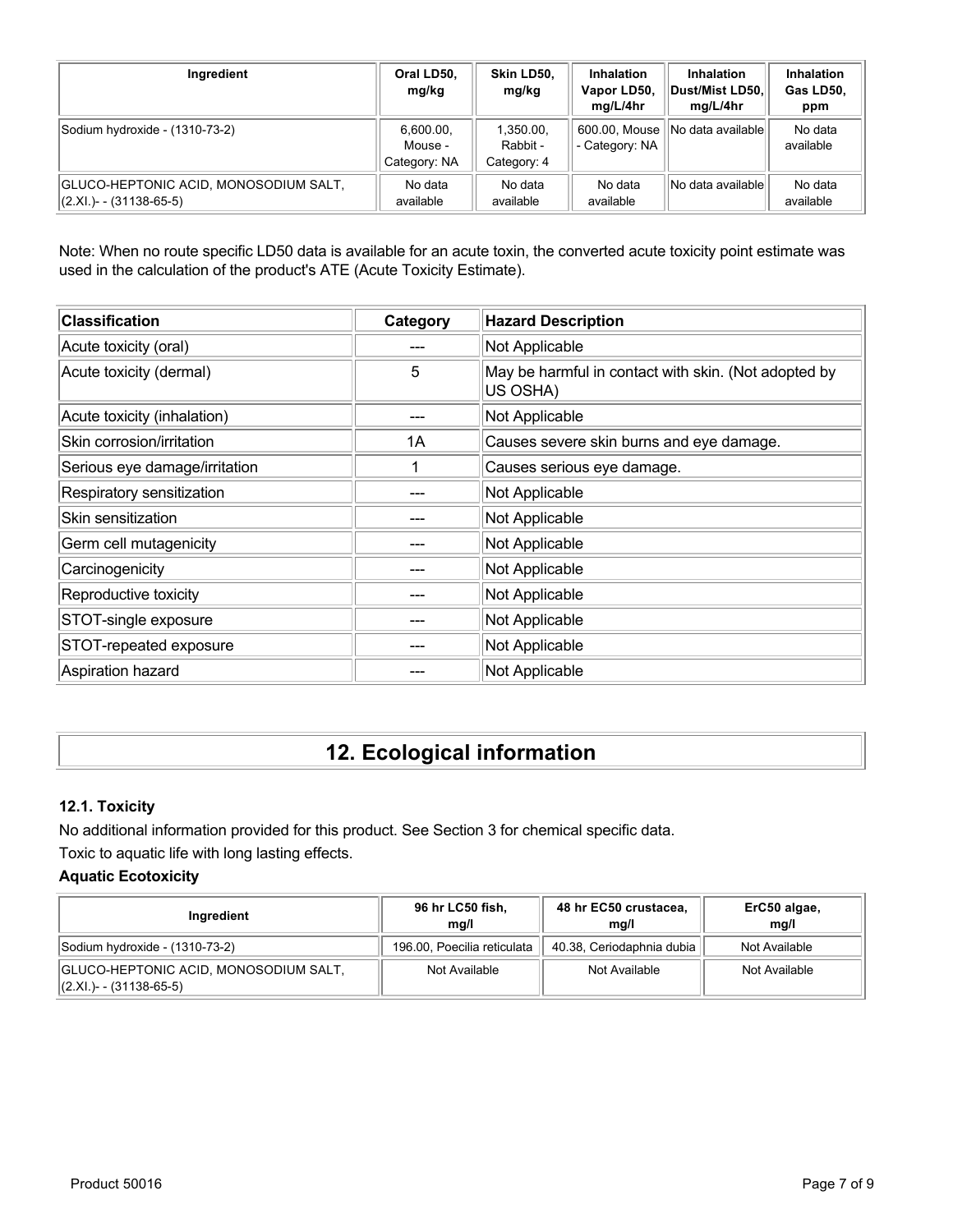### **12.2. Persistence and degradability**

There is no data available on the preparation itself.

### **12.3. Bioaccumulative potential**

Not Measured

**12.4. Mobility in soil**

No data available.

### **12.5. Results of PBT and vPvB assessment**

This product contains no PBT/vPvB chemicals.

## **12.6. Other adverse effects**

No data available.

## **13. Disposal considerations**

#### **13.1. Waste treatment methods**

Observe all federal, state and local regulations when disposing of this substance.

## **14. Transport information**

| NA1760                                         |
|------------------------------------------------|
| Compound, Cleaning, Liquid, (Sodium Hydroxide) |
| 8                                              |
| Ш                                              |
|                                                |

## **15. Regulatory information**

| <b>Regulatory Overview</b>                          | The regulatory data in Section 15 is not intended to be all-inclusive, only selected regulations<br>are represented. |
|-----------------------------------------------------|----------------------------------------------------------------------------------------------------------------------|
| <b>Toxic Substance</b><br><b>Control Act (TSCA)</b> | All components of this material are either listed or exempt from listing on the TSCA Inventory.                      |
| <b>WHMIS Classification</b>                         | D <sub>2</sub> B E                                                                                                   |
| <b>US EPA Tier II Hazards</b>                       | <b>Fire: No</b>                                                                                                      |
|                                                     | <b>Sudden Release of Pressure: No</b>                                                                                |

**Reactive:** No

**Immediate (Acute):** Yes

## **Delayed (Chronic):** No

#### **EPCRA 311/312 Chemicals and RQs (lbs):**

Sodium hydroxide ( 1,000.00)

#### **EPCRA 302 Extremely Hazardous :** (No Product Ingredients Listed)

**EPCRA 313 Toxic Chemicals:**

(No Product Ingredients Listed)

#### **Proposition 65 - Carcinogens (>0.0%):** (No Product Ingredients Listed)

#### **Proposition 65 - Developmental Toxins (>0.0%):** (No Product Ingredients Listed)